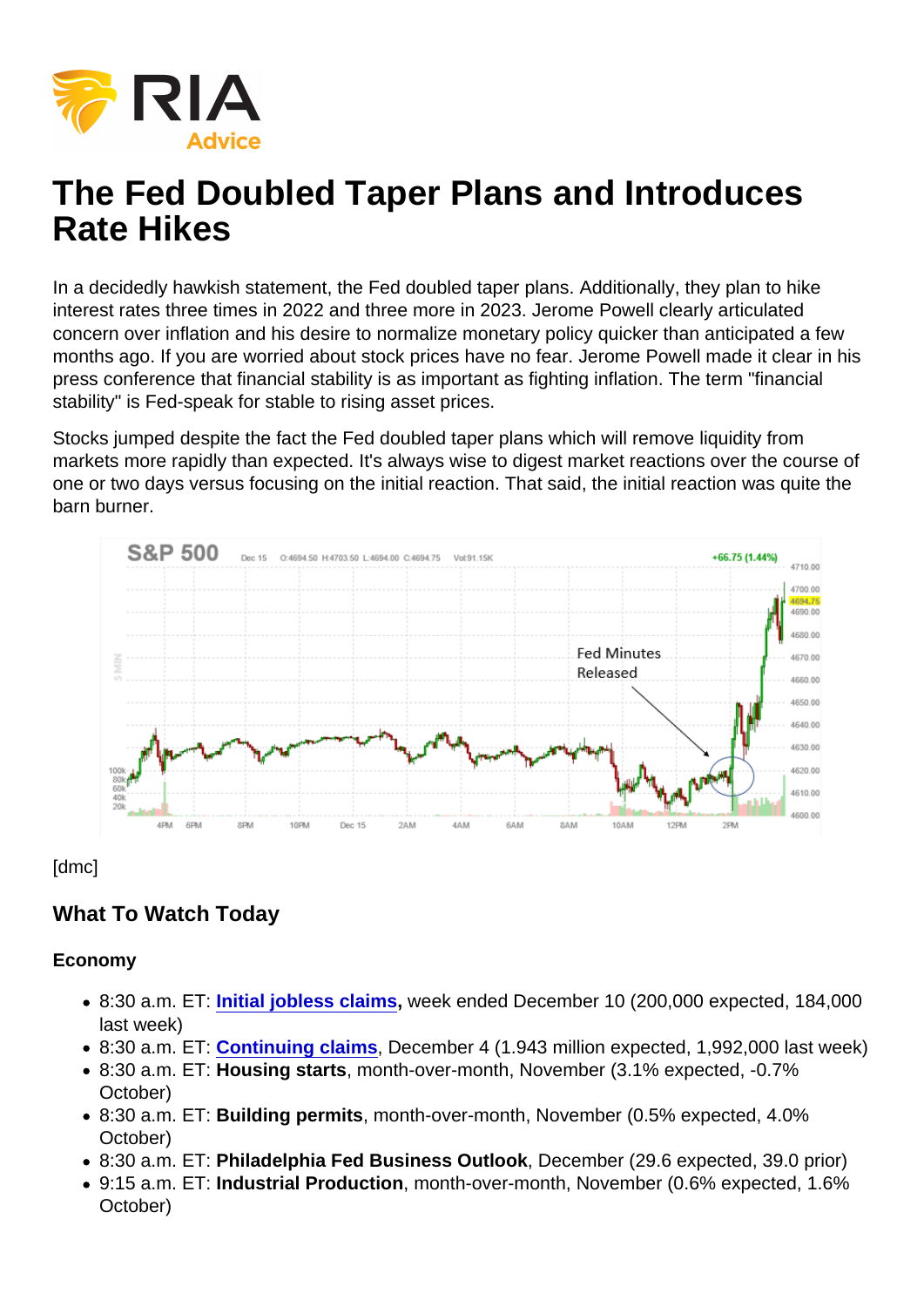- 9:15 a.m. ET: Capacity Utilization , month-over-month, November (76.8% expected, 76.4% October)
- 9:15 a.m. ET: Manufacturing (SIC) Production , month-over-month, November (0.7% expected, 1.2% October)

Earnings

Pre-market

• Adobe ?[\(ADBE\)](https://finance.yahoo.com/quote/ADBE?p=ADBE&.tsrc=fin-srch) to report adjusted earnings of \$3.19 on revenue of \$4.09 billion

Post-market

- 4:05 p.m. ET:?Rivian ?[\(RIVN](https://finance.yahoo.com/quote/RIVN?p=RIVN&.tsrc=fin-srch)) to report adjusted earnings loss of \$5.08 on revenue of \$990,571
- FedEx?([FDX\)](https://finance.yahoo.com/quote/FDX?p=FDX&.tsrc=fin-srch) to report adjusted earnings of \$4.26 on revenue of \$22.39 billion

## The Fed is Fretting Over Inflation

The Fed took a decidedly more aggressive stance against inflation. At Wednesday's FOMC meeting, the Fed doubled the pace of tapering to \$30 billion a month. QE will now end in March instead of June as the Fed originally expected. More importantly, they forecast three rate interest rate hikes in 2022, three more in 2023, and one in 2024. The Fed now expects 2.6% inflation in 2022, which is .4% more than when they last met. The redlined version below highlights changes to the last FOMC statement. The new statement upgrades its assessment of the employment situation while offering more concern about inflation. The graph below the statement plots the Fed's members' projections for Fed Funds. The green line over the gray line shows the Fed's projection for rate hikes is more aggressive than markets imply.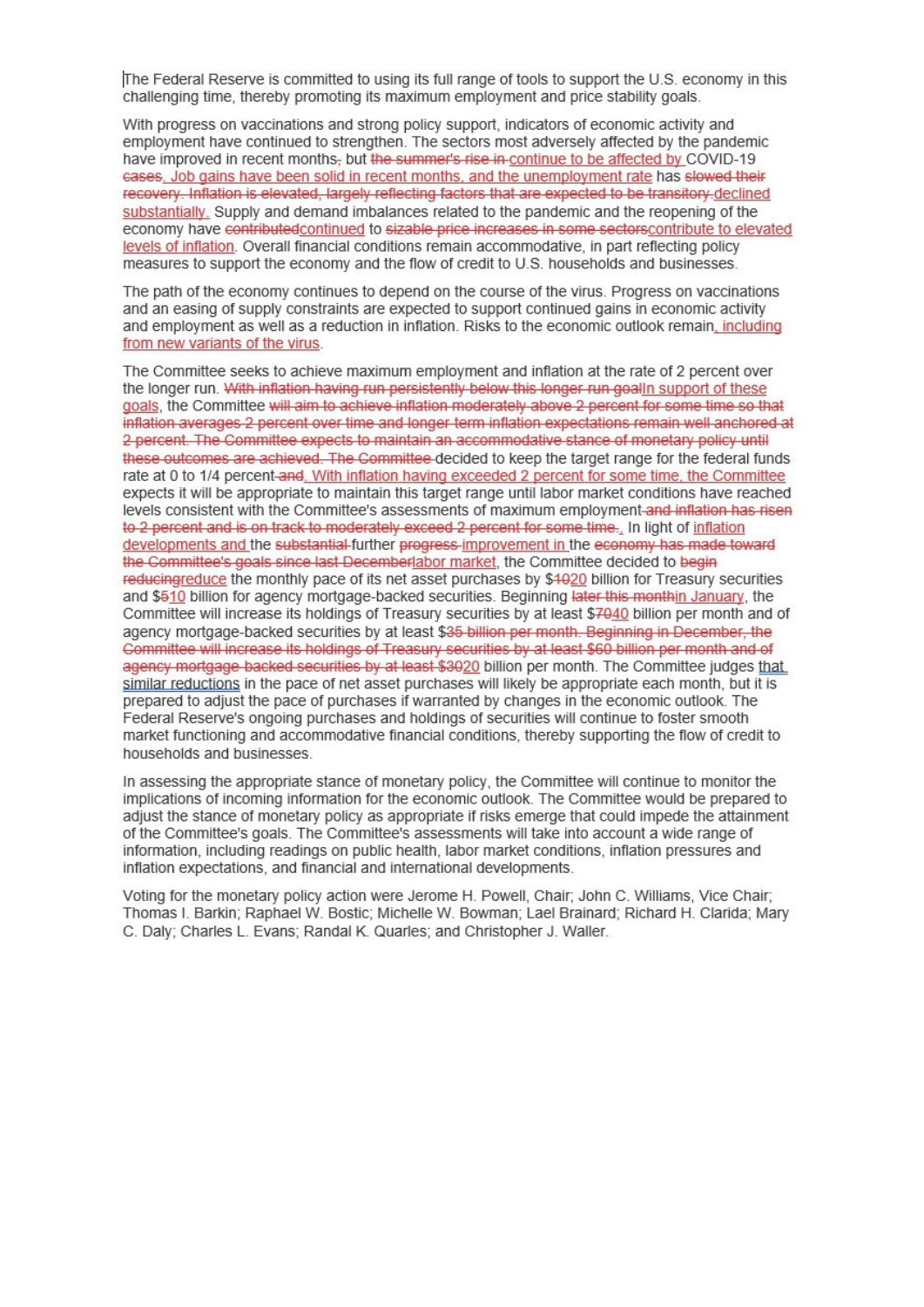## Retail Sales

November Retail Sales fell short of expectations, increasing 0.3% versus expectations of 0.8%, and last month's reading of 1.8%. As noted in prior commentaries, changing consumer habits due to Covid and shortages, along with seasonal adjustments that may further skew data, makes assessing this data extremely difficult. The table below from Brett Freeze shows the monthly data and year-over-year changes (yellow) broken out by sector.

## Can The Santa Rally Start Now

After a rough couple of days to start the week, and with the Fed behind us, the seasonal Santa rally looks set to start as money managers put cash to work for year-end window dressing. With fear levels fairly elevated, plenty of cash from recent mutual fund distributions, and buy signals intact, we will look to add exposure to portfolios over the next couple of days.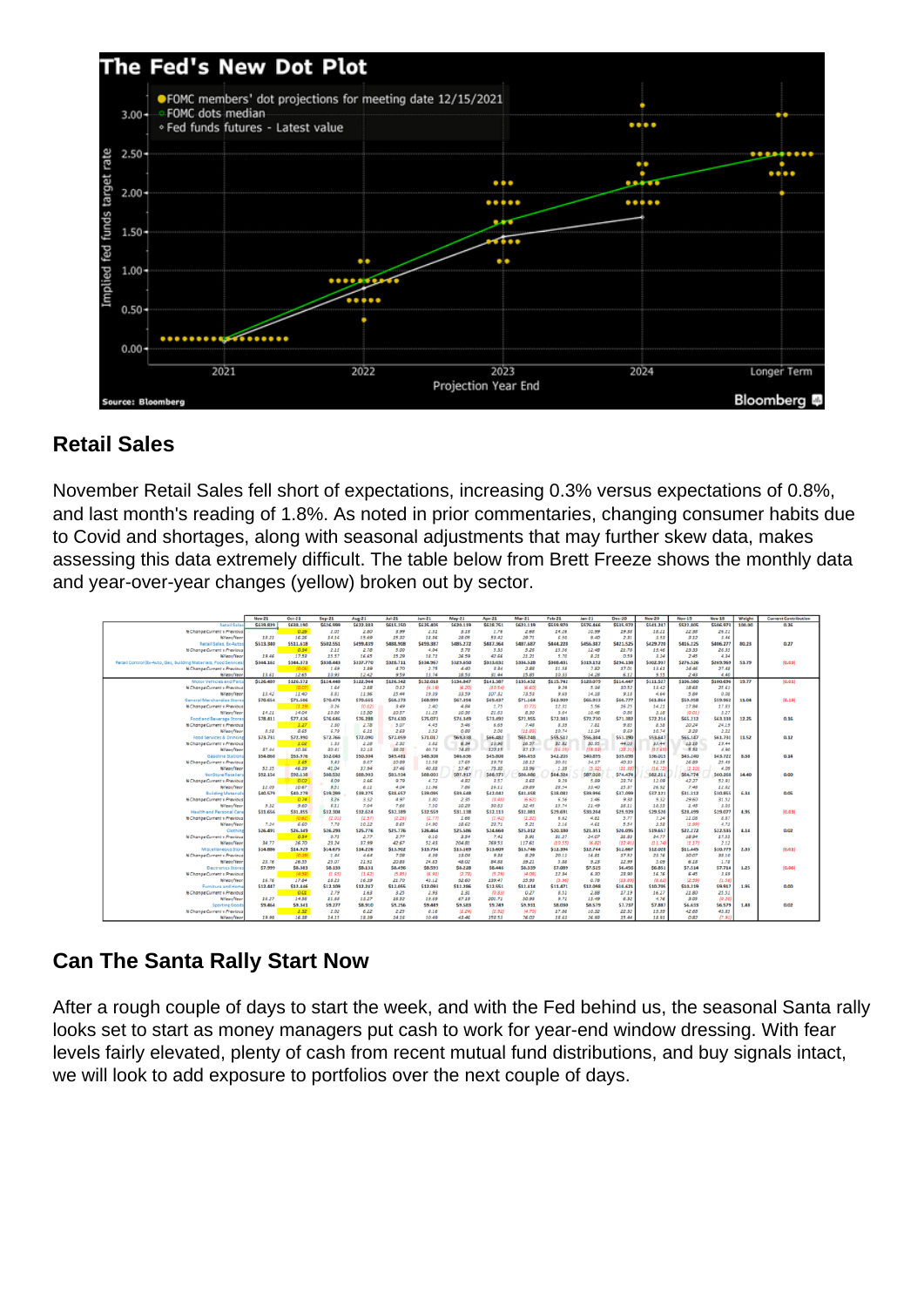As noted by @themarketear yesterday ahead of the Fed double taper.

"There has been a lot of selling and de-risking, we basically outlined how "under risked" people were going into this Fed meeting. Below is McElligott's take on the same topic:"

- Total SPX options \$Delta has now come off last Thursday?s \$562B (99.2%ile) down to today?s \$88.2B (41.7%ile);
- The epicenter of the recent Fed / Rates ?driven thematic Equities storm Nasdaq / QQQ options shows net \$Delta there from \$20.4B last Thursday (99.2%ile) down to -\$5.6B this morning (12.6%ile);
- IWM where a HUGE portion of the hedging has been, houses a monster -\$17.7B of short \$Delta (0.3%ile), with -\$7.6B of that rolling-off for expiry on Friday which will need to be dealt with;
- Our models show US Equities Vol Control having de-allocated / sold ~\$78B over the past 1m and ~\$112B over the past 3m,
- While CTA Trend has sold \$64B of Global Eq futs / \$26B of US Eq futs over the past 1m; and
- Street PB data showing Equities HFs at low single-digit percentile ranks for both Nets- and Grosses- on 1Y lookback". The crowd is "under risked" and Santa kick starts around this time.

Perspective Matters On Yesterday's High Fliers